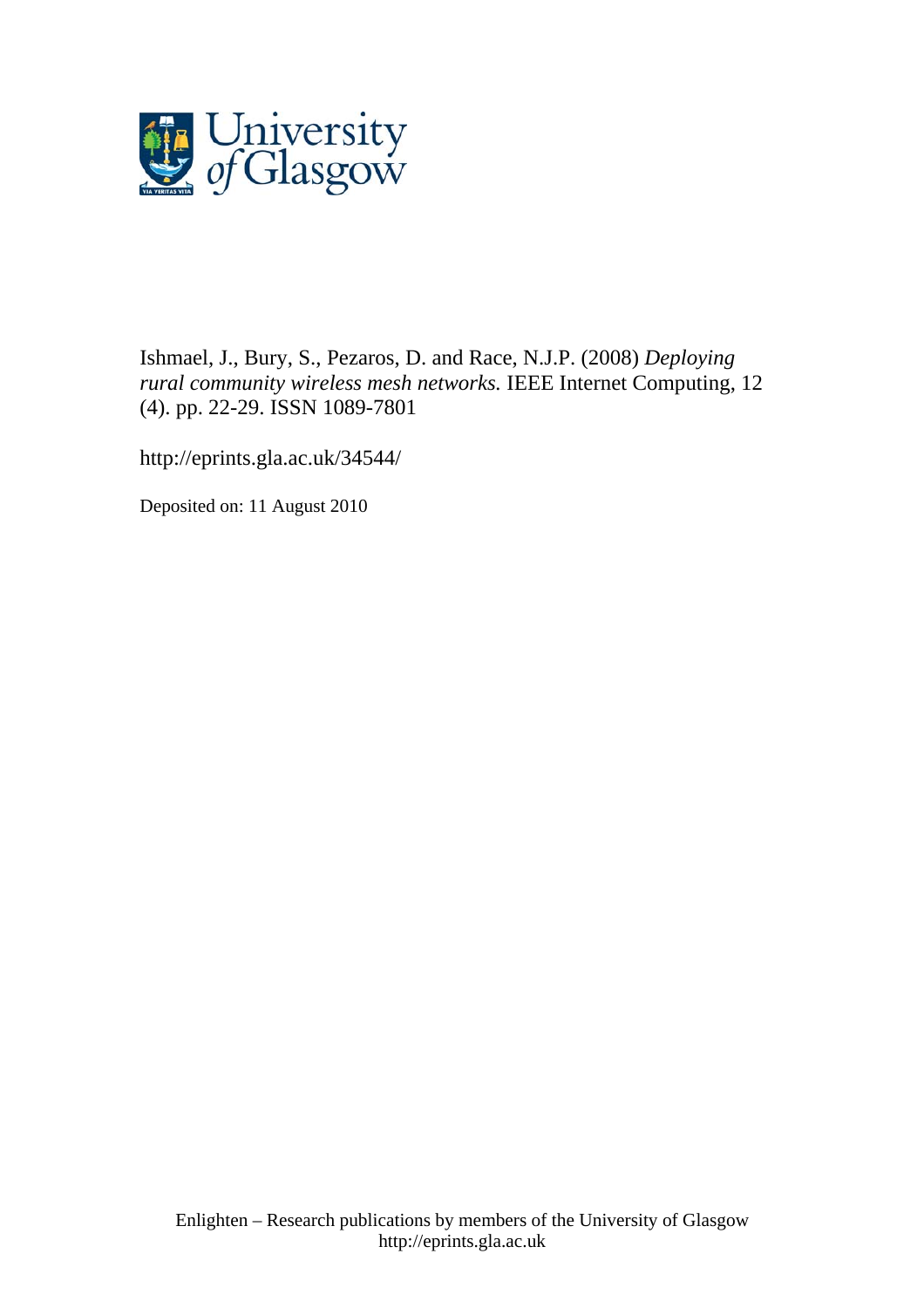

# **Deploying Rural Community Wireless Mesh Networks**

Inadequate Internet access is widening the digital divide between town and countryside, degrading both social communication and business advancements in rural areas. Wireless mesh networking can provide an excellent framework for delivering broadband services to such areas. With this in mind, Lancaster University deployed a WMN in the rural village of Wray over a three-year period, providing the community with Internet service that exceeds many urban offerings. The project gave researchers a real-world testbed for exploring the technical and social issues entailed in deploying WMNs in the heart of a small community.

**Johnathan Ishmael, Sara Bury, Dimitrios Pezaros, and Nicholas Race** *Lancaster University*

**W**ireless mesh networks (WMNs)<br>create a resilient infrastructure<br>using a combination of wirecreate a resilient infrastructure using a combination of wireless networking technology and ad hoc routing protocols, which together let service providers or communities establish networks in places without prior groundwork. A WMN is a selfmanaging network in which all nodes act as routers that can route traffic either directly or via a multihop path.<sup>1</sup> The system is dynamic; it can adapt to nodes entering the network or those exiting it due to node failure, poor connectivity, and so forth. Mesh networking's robust nature makes it an ideal technology to use in rural villages in which establishing a wired network would be overly complex.

In early 2003, residents of Wray, a small village community, approached Lancaster University in search of a solution to help it achieve broadband Internet access. Wray is situated approximately 10 miles from Lancaster in northwest England. Villagers felt that the unavailability of broadband was jeopardizing local businesses, education, and the overall community itself. The university and community members thus initiated a collaboration to deploy WMN technology throughout the village. In addition to giving villagers broadband access for the first time, the project gave university researchers a chance to investigate the processes and technical challenges associated with a mesh network's realworld deployment and operation.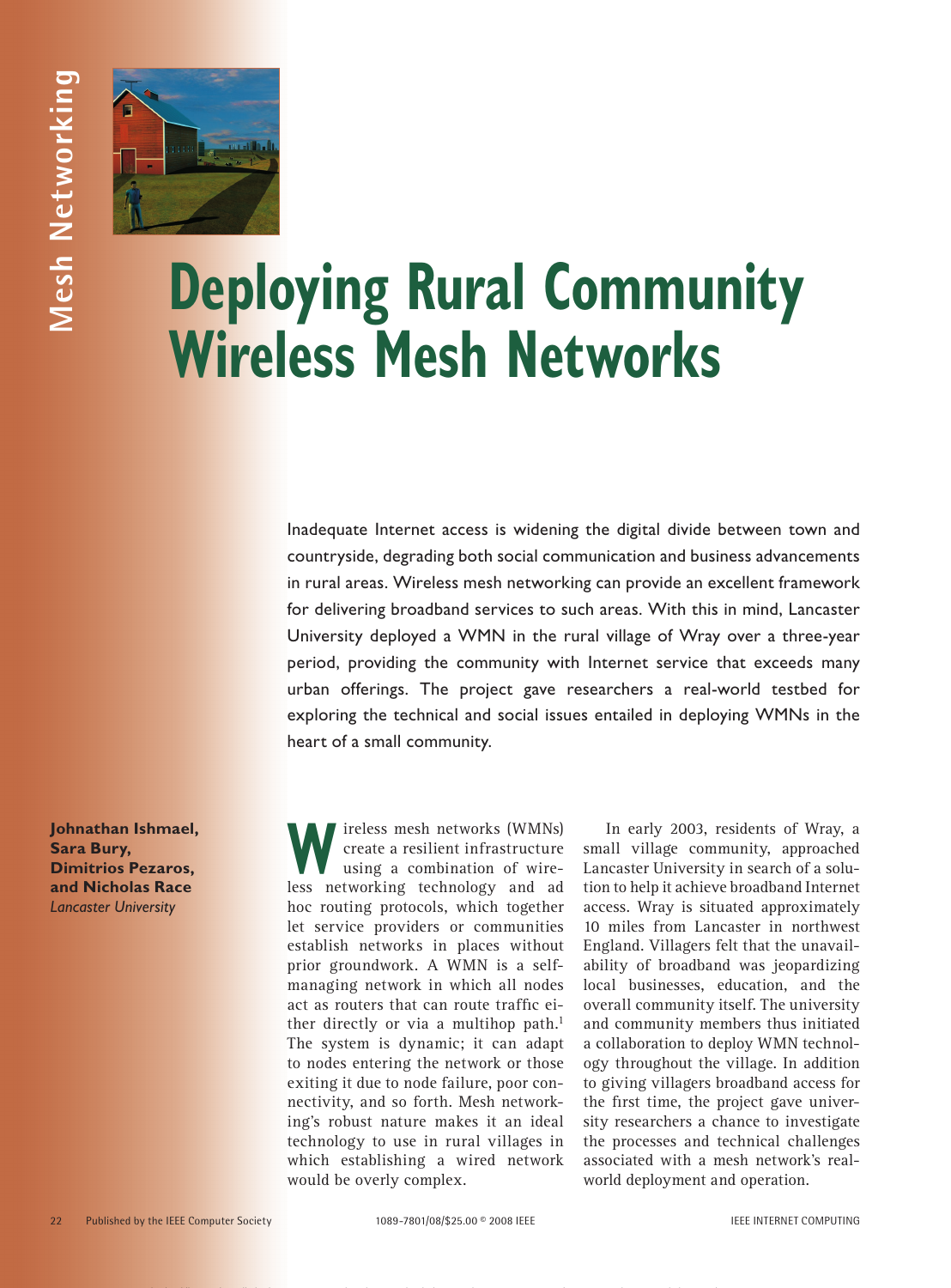## *Rural Community Wireless Mesh Networks*

Wray's situation isn't uncommon, even in today's Internet age; while urban areas receive Internet connectivity with ever-increasing bandwidth, rural areas are largely left behind, often with only dial-up modem alternatives. As technological advances lead to a wider use of Internet communication for social activities, such as television content and telephony, the digital divide becomes more and more apparent. Our research at Wray investigates alternatives for rural communities that continue to suffer a lack of suitable broadband services. Here, we discuss a range of deployment and operational issues based on three years' experience of running Wray's mesh network. In addition to highlighting initial deployment challenges, we detail various technical challenges that we had to overcome to ensure the service's continued success. Finally, we describe the network's positive impact on the villagers and local businesses.

## **The Wray WMN**

Figure 1 shows an aerial photograph of Wray village taken from the west. The village covers approximately two square kilometers. The village school is located on the south side, with the public house in the northwest and most homes located on two main streets.

The WMN we deployed in Wray consists primarily of LocustWorld mesh nodes,<sup>2</sup> which we placed strategically throughout the village. The WMN backbone operates using IEEE 802.11b network technology, with the Ad-Hoc On-Demand Distance Vector (AODV) protocol<sup>3</sup> providing routing to the network backhaul — a 5.8-GHz wireless radio link accessed from the local school. Clients connect to the Internet wirelessly via one of the mesh nodes using offthe-shelf IEEE 802.11b network cards.

#### **Network Deployment**

Initially, the only choice for internetwork connectivity to the village was satellite, dial-up, or the school's radio link connection (all schools in the region have access to broadband through a government-funded initiative). We decided that the radio connection could carry both interactive and high-bandwidth services. Also, because the school was on a hill, the signal could propagate across the village to households relatively easily, although other hills, tall buildings, and large trees created several blind spots. To reach



*Figure 1. Aerial photograph of Wray village. The village is approximately two square kilometers, with houses located along two main streets. The school, located on the south side, provides the village's initial 10-Mbyte broadband feed, delivered via a 5.8- GHz radio link.* 

the blind spots, we had to navigate around the obstacles using multihop links.

We placed wireless mesh nodes in strategic village locations determined by geography and projected usage. Individual nodes used an externally mounted omnidirectional antenna to distribute the signal locally and to provide connectivity to the village school for the Internet uplink. For redundancy, we placed three mesh nodes at the school (each with a directional antenna).

In the weeks following the initial deployment, we observed unexpected behavior, including unreliable connectivity at the Community Hall. There were also several blind spots within the village that experienced poor signal levels, leading to intermittent connectivity and high latency. After further investigation, we found that residents positioned the aerials too low or mounted them too close to existing television aerials (and thus experienced signal-propagation problems). Our general solution was to install additional mesh nodes into poor coverage locations and increase the existing aerials' height to improve overall network stability and coverage area.

Figure 2 shows the Wray WMN's current network topology and coverage area. We continue to adapt the topology as the network's requirements and demands change over time. Network configuration changes are often due to interference from consumer equipment (such as video senders). Additionally, multipath propagation (whereby signals reach the receiver by two or more paths) is particularly problematic during the summer months when radio signals reflect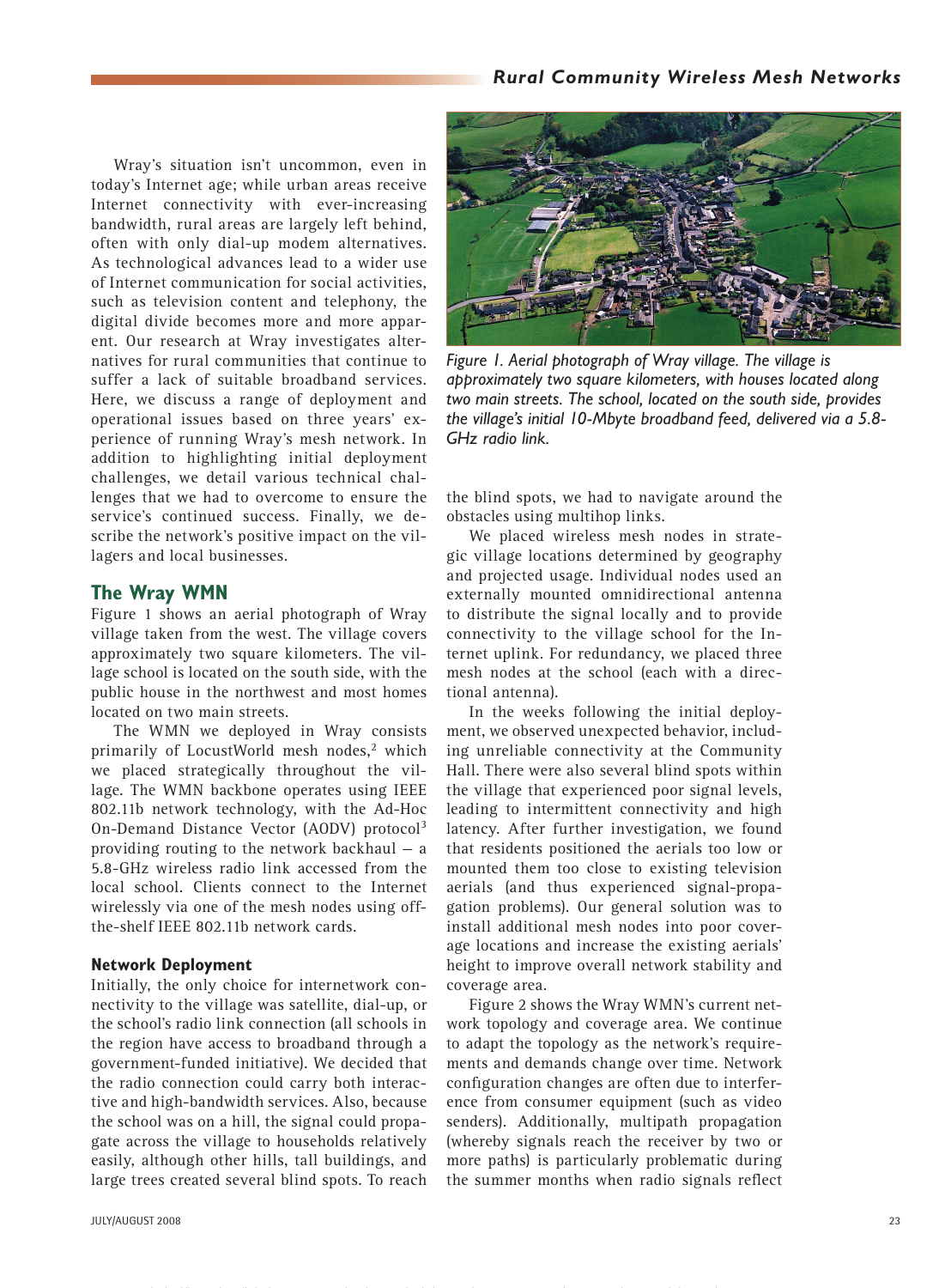## *Mesh Networking*



*Figure 2. The Wray network's topology and coverage area. The topology changes over time, often due to interference from consumer equipment. Also, in summer months, radio signals reflecting off foliage can degrade connectivity for some users.*

off foliage. This leads to degraded connectivity for some users.

## **Mesh Node Hardware and Administration**

We chose LocustWorld mesh nodes, an off-theshelf platform, because it lets community members actively participate in network deployment by purchasing and installing their own devices. It will also let the village continue to support and expand the network if our university ends its involvement with the project.

The LocustWorld nodes act as both routers (for cross-mesh traffic) and access points (for clients). They use a limited version of the Linux Slackware OS, which contains our key networking components, user diagnostic tools, and a kernel module to provide routing capability. The mesh nodes' wireless Ethernet adapter is a standard 802.11b wireless device with an externally mountable aerial. Aside from the school's three aerials, all other network aerials are omnidirectional. We achieve configuration and management using a series of scripts that modify internal configuration files. The scripts receive a list of configuration options from the Wireless Internet Assigned Numbers Authority portal, which provides a Web-based interface for the network's administration and control.

Early on, we realized that a minority of users might exploit the peer-to-peer file-sharing services to download large amounts of data. Originally, the mesh configuration would let a single user consume all available bandwidth for significant time periods, thus reducing the network's performance for other users. To obtain more detailed information about network utilization, we developed our own monitoring system. It captures information such as details of the individual flows through each node, the amount of latency to gateways, and path selection through the mesh network. We use this data to analyze overall usage patterns and highlight heavy users. Our monitoring system is particularly useful in isolating specific problems related to individual users or traffic types.

A range of off-the-shelf wireless network adapters connected households (clients) to the mesh network; the adapters' performance varied widely. Local community members typically used devices such as USB wireless network cards, which were mixed in their ability to connect to the mesh network. Users were often overly optimistic, expecting to connect to the network from anywhere inside their property without needing an external antenna. Not surprisingly, in all cases, using an external omnidirectional aerial provided reliable connectivity but also significantly increased installation costs. Furthermore, we found that the length of coaxial cable between the external antenna and the indoor wireless network adapter was extremely significant: users often experienced a high degree of loss across this cable. To overcome this, we employed a bridging device, using a short coaxial cable to connect to the external antenna, and traditional CAT5 cabling to connect to the user's PC.

For decentralized routing, we used the AODV routing algorithm, which was common on mobile WMNs. It's also a good choice on a static WMN because mesh nodes are located in users' homes. Because users can disrupt and unplug nodes at will, we consider the home a hostile environment. As such, we prefer a reactive protocol.

During normal network operations, we observed that nodes with relatively poor connectivity were particularly susceptible to noise from other transmitting nodes. Although such nodes could successfully transfer data over a single-hop, poor-quality link, they could do so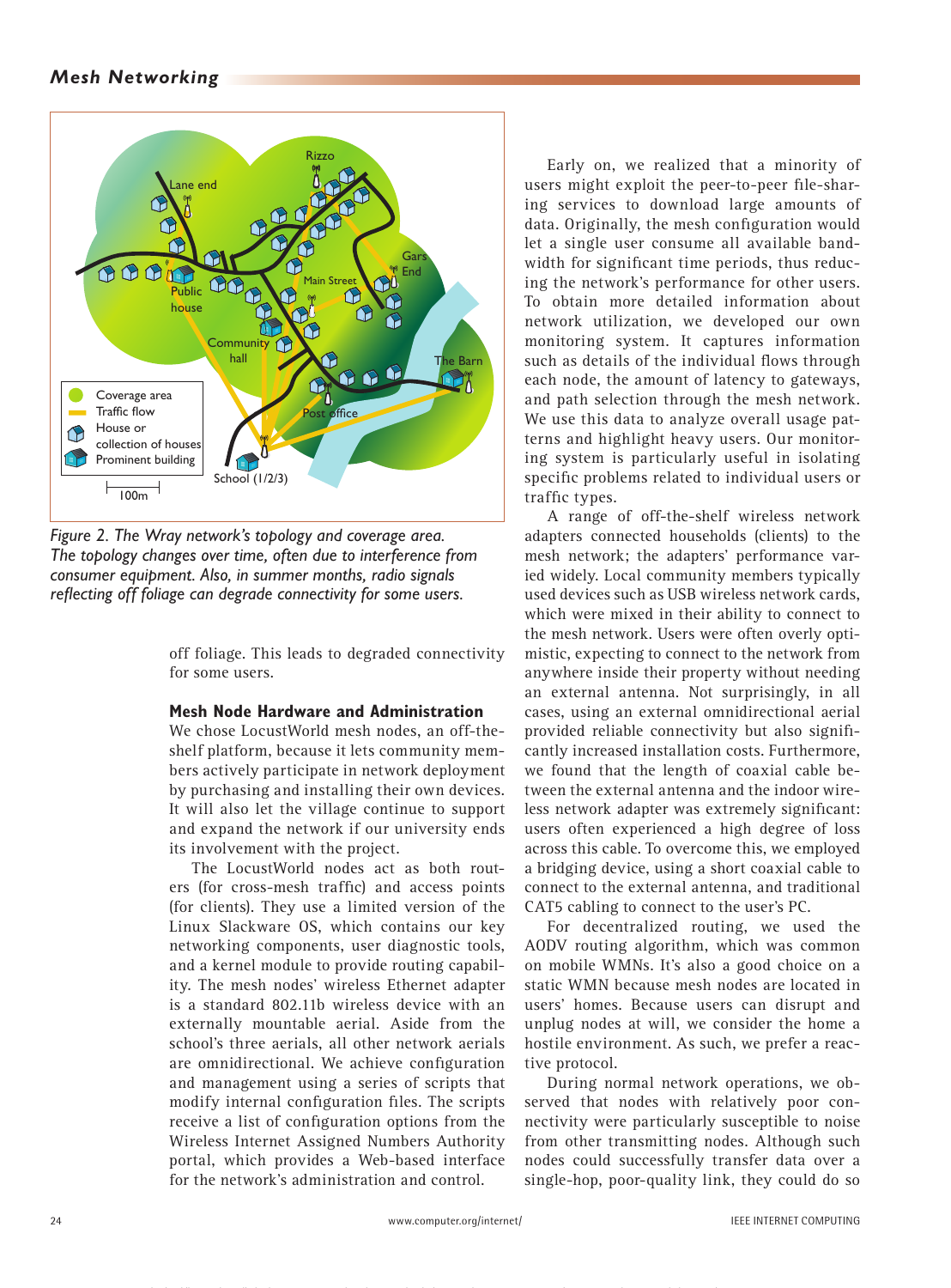## **Related Work in Wireless Mesh Networks**

Wireless mesh network (WMN) research is active across several domains, from modifications of the medium access-control layer to the application layer. Several industrial standards groups — such as IEEE 802.11s — are actively working on mesh networking specifications. In addition, many organizations are operating live WMNs as research testbeds. However, these efforts often focus on specific research aims, rather than on actual service provision as in our Wray village project.

#### **University Testbeds**

One of the earliest research mesh networks was Carnegie-Mellon University's mobile ad hoc network testbed, which consisted of seven nodes (two stationary and five mobile).<sup>1</sup> Routing was performed using dynamic source routing,<sup>2</sup> which also integrated the network to the Internet gateway. The researchers' aim was to examine the network's behavior under varying traffic conditions, but the network lacked self-management and cognitive configuration. They deployed the network within the university, rather than in a real-world environment, and used it only for testing purposes.

The University of California, Santa Barbara, also established a campus-based mesh testbed, $3$  which consists of 25 nodes located throughout a five-story campus building. Routing is performed using the Ad-Hoc On-Demand Distance Vector protocol.4 Each node consists of multiple wireless radios and two Linksys WRT54G devices, one acting as the AODV router and the other for out-of-band AODV mesh node management.

#### **Community and Industry Projects**

In San Francisco, the Meraki "Free the Net" project (http:// meraki.com/about/freethenet) provides mesh connectivity through community individuals who host inexpensive custom hardware across the city. The project built the mesh framework using ideas from MIT's much earlier Roofnet testbed — which is similar to Humboldt University's Berlin Roofnet project — and aims to improve WMNs' community aspects.<sup>5</sup> The project functionality is provided using a distributed hash table to enable the

distributed Dynamic Host Configuration Protocol, domain name service, and Address Resolution Protocol. Because each network node provides its own services, the project provides seamless roaming between mesh nodes and a more robust failover system. It also lets administrators modify the network without significantly impacting clients. Although students are implementing the testbed within the university, the scenario isn't applicable to situations such as Wray because students and staff have a wide range of Internet connectivity options, and the setting lacks the real-world complications of rural village life.

Several research groups have investigated mesh networking from an industrial perspective. Microsoft Research (http:// research.microsoft.com/mesh) has created a loadable Windows driver — the mesh connectivity layer — that lets developers create ad hoc networks using a modified version of the Dynamic Source Routing Protocol. Other examples include Nortel, which has rolled out a series of carrier-class WMN products, and Kiyon (www.kiyon.com), which has created automated mesh networks for small and home offices.

Unlike our work, however, all of these projects focus on a specific study area rather than on examining a mesh network in a real-world context that highlights how WMNs function when under real constraints in rural communities.

#### **References**

- D.A. Maltz, J. Broch, and D.B. Johnson, "Lessons from a Fullscale Multihop 1. Wireless Ad Hoc Network Testbed," *IEEE Personal Comm.*, vol. 8, no. 1, 2001, pp. 8–15.
- A. Raniwala, K. Hopalan, and T. Chiueh, "Centralized Channel Assignment 2. and Routing Algorithms for Multi-Channel Wireless Mesh Networks," *ACM Mobile Computing and Comm. Rev.*, vol. 8, no. 2, 2004, pp. 50–65.
- H. Lundgren et al., "Experiences from the Design, Deployment and Usage of 3. the UCSB Testbed," *IEEE Wireless Comm.*, vol. 13, no. 2, 2006, pp. 18–29.
- C. Perkins, E. Belding-Royer, and S. Das, "Ad Hoc On-Demand Distance Vec-4. tor (AODV) Routing," IETF RFC 3561, 2003; www.ietf.org/rfc/rfc3561.txt.
- R. Sombrutzki et al., "Self-Organization in Community Mesh Networks: The Berlin Roofnet," *Proc. 1st Workshop on Operator-Assisted (Wireless Mesh) Community Networks*, IEEE Press, 2006, pp. 1–11. 5.

only if there were no other transmissions in the area. If a second node within range of the poorquality link begins to transmit, the original node's link would fail and thus increase overall latency across the mesh. To reduce the use of poor-quality links, we set a lower bound for the mesh nodes' minimum signal strength — thus effectively forcing the mesh to use multiple hops rather than a single hop. This decreased latency across the mesh, but also impacted the network's available redundancy (and individual nodes' maximum throughput).

#### **Quality of Service**

Providing quality of service (QoS) over a wireless medium is particularly challenging.4 Given that the transmission medium is a license-free band, there are no guarantees that the medium will be clear when users attempt a transmission. We readily observed this when two or more mesh nodes within the same transmission area attempted to simultaneously use the network for large downloads; in such cases, latency increased dramatically.

To ensure that no single device (or user)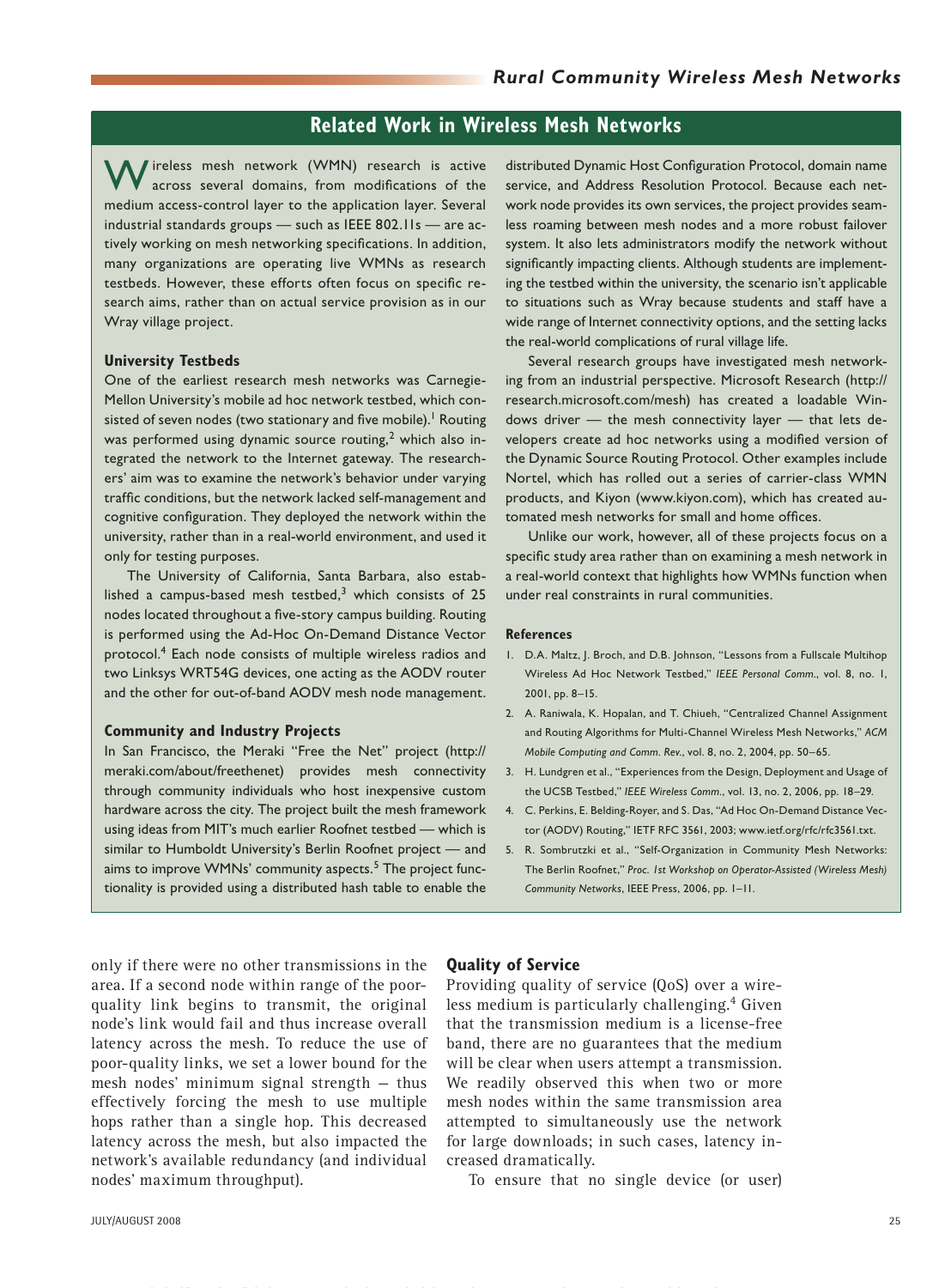

*Figure 3. Differences in mean per-node load (top) and aggregate network utilization (bottom) after one year of network deployment.*

could exploit all available bandwidth, we placed simple bandwidth restrictions on both end users and each individual mesh node. The restrictions use a leaky-bucket traffic-shaping algorithm to control the network's data-injection rate. The algorithm shapes traffic into a steady stream to the network, as opposed to erratic bursts of low- and high-volume traffic flows. We consider these restrictions temporary, and will revoke them once QoS mechanisms are readily available for wireless networks.

## **Technical Evaluation**

The Wray WMN has been operating for almost two years and has undergone several significant changes. In particular, we've expanded the network to accommodate increasing numbers of users — doubling the number of mesh nodes in the village — and introduced configuration changes to ensure fair network use among all connected households. We now highlight a few particular issues that arose during deployment and discuss how the overall community has evolved as a result of broadband availability.

## **Self-Organization and Configuration**

Ian F. Akyildiz described WMNs as "dynamically self-organized and self-configured,"1 leading us to assume that network deployment would be trivial. This turned out to be a misconception for the current generation of WMNs, due both to hardware- and software-related issues and a lack of unification among them.

Current WMN radio hardware physically restricts the device connectivity's range (power) and conditions (noise/multipath fading), resulting in poor or no connectivity for unplanned deployments. Even with planned deployments, poor software decisions can aggravate the wireless radio device's behavior. For example, LocustWorld's WMN implementation fails to balance gateway selection based on parameters such as available bandwidth or connection quality; instead, it selects the first available gateway. In addition, as we described earlier, gateway selection doesn't consider AODV path selection, which in turn fails to consider radio-connection quality. This lack of component unification leads to erratic behavior, contradicting the WMN self-organizing ethos. As a result, we had to manually configure our network and consequently lost some of its dynamic properties.

## **Network Performance**

We used our custom monitoring system to evaluate the traffic performance trends and the users' network usage patterns throughout the WMN's development and continued operation. We've collected a wide variety of performance data at a 60-second granularity since November 2005. For each mesh node, we recorded, compressed, and archived statistics — including flow activity, intramesh round-trip time (RTT), AODV state parameters, wireless coverage, and signal strength. We indicatively analyzed a subset of those statistics to show how adequate engineering and network provisioning produced acceptable service levels.

Figure 3 shows the quantile-quantile plots of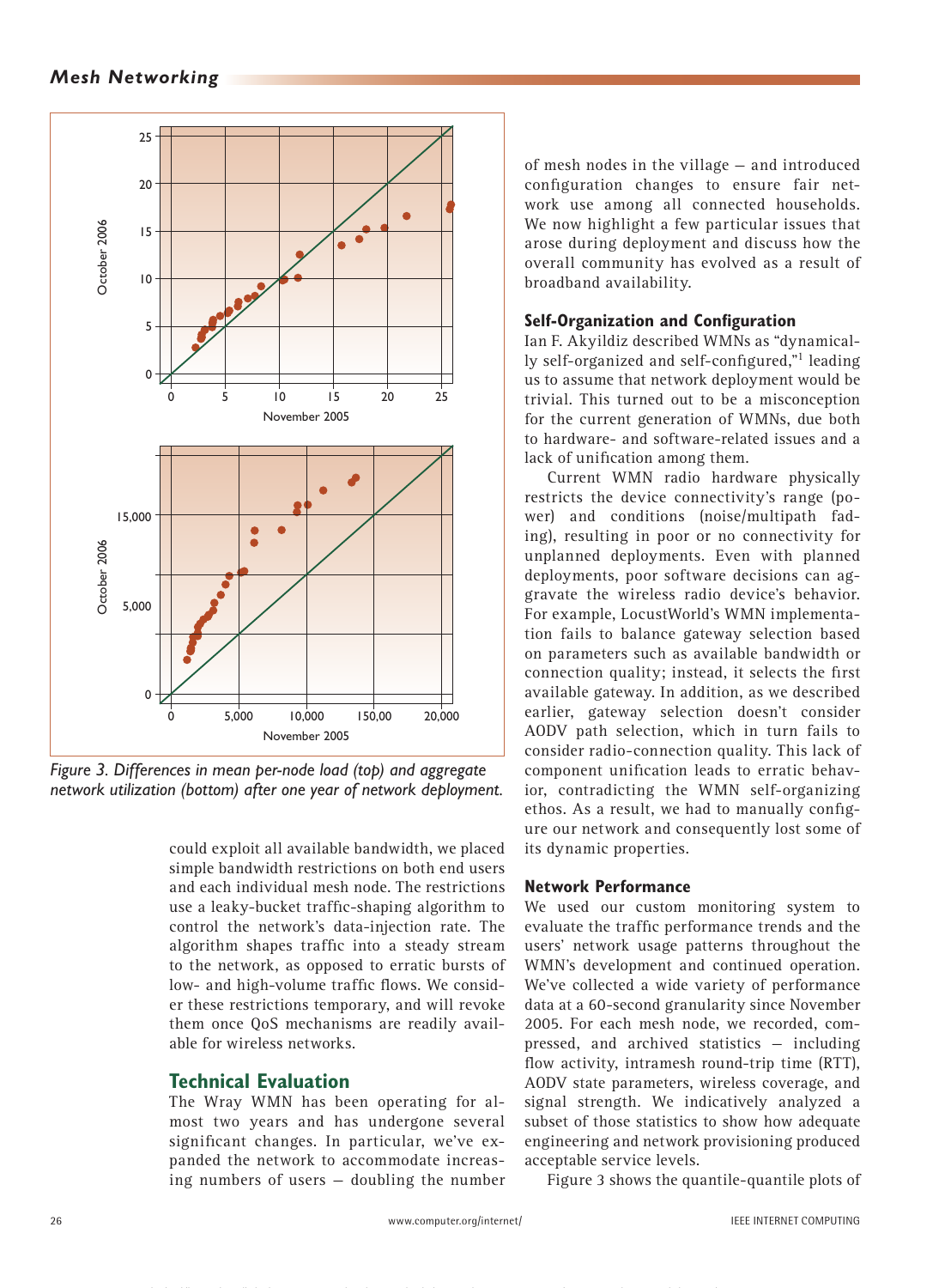| Table 1. Daily mean meshbox load (Kbytes per second). |                |               |      |                |  |  |
|-------------------------------------------------------|----------------|---------------|------|----------------|--|--|
| <b>Month</b>                                          | <b>Minimum</b> | <b>Median</b> | Mean | <b>Maximum</b> |  |  |
| November 2005                                         | 2.27           | 6.2           | 9.14 | 25.86          |  |  |
| October 2006                                          | 2.78           | 8.28          | 8.68 | 17.77          |  |  |

| Table 2. Daily aggregate mesh utilization (Gbytes). |                |               |      |                |  |  |
|-----------------------------------------------------|----------------|---------------|------|----------------|--|--|
| <b>Month</b>                                        | <b>Minimum</b> | <b>Median</b> | Mean | <b>Maximum</b> |  |  |
| November 2005                                       | 18.            | 3.16          | 4.75 | 13.66          |  |  |
| October 2006                                        | 2.86           | 7.34          |      | 18.14          |  |  |

the mean mesh node load (in Kbytes per second) and aggregate network use (in Mbytes) between November 2005 and October 2006. We computed these metrics by aggregating all active flows on a daily basis during each month. We plotted the 45-degree reference line to show the distributional similarities between each period's usage patterns. The upper plot shows that each node's average daily load doesn't assume a common distribution between November 2005 and October 2006. Although lower values seem to have increased slightly during the deployment's first year, it's evident that for larger values, pernode load has significantly decreased — by up to 32.4 percent. This is particularly important when compared to the lower plot, which shows the massive increase in aggregate network use. Daily usage has consistently grown by up to 55 percent, reaching 18.14 Gbytes (as evident in the quantile points' large departure from the reference line). Hence, network provisioning has resulted in a lightly loaded topology, even though daily network use increased by up to a factor of two in some cases. Tables 1 and 2 show summary statistics for per-node load and aggregate network utilization, respectively.

Figure 4 is a radar plot of the minimum, mean, and maximum RTT experienced by periodic "ping" polls during October 2006. Each plot point shows the monthly average of minimum, mean, and maximum RTT between each node and the network gateway. The radar successfully demonstrates RTT variations among different nodes deployed throughout the village. Most important, it graphically illustrates the overall, network-wide relationship among the three RTT quantities.

The fact that minimum, mean, and maximum RTT have the same relative differences across the mesh nodes reinforces our claim of adequate network provisioning and light per-



*Figure 4. Summary of round-trip time (RTT) for each mesh node in October 2006.*

node load. Measurements based on the Internet Control Message Protocol can be misleading in inferring overall network performance if ICMP packets are not treated identically with the rest of the network traffic. However, large fluctuations in relative differences between each node's three RTT quantities would indicate that certain paths consistently operate under higher load than others, regardless of their physical connectivity characteristics. Minimum RTT provides an approximation of the delay attributed only to the medium's propagation and transmission times, whereas mean and maximum RTT also encapsulate the network's load (queuing). As the radar plot shows, the differences in RTTs among mesh nodes are preserved for minimum, mean, and maximum values. Indeed, we've verified that these RTT differences reflect variations in signal strength among the different mesh boxes.

## *Rural Community Wireless Mesh Networks*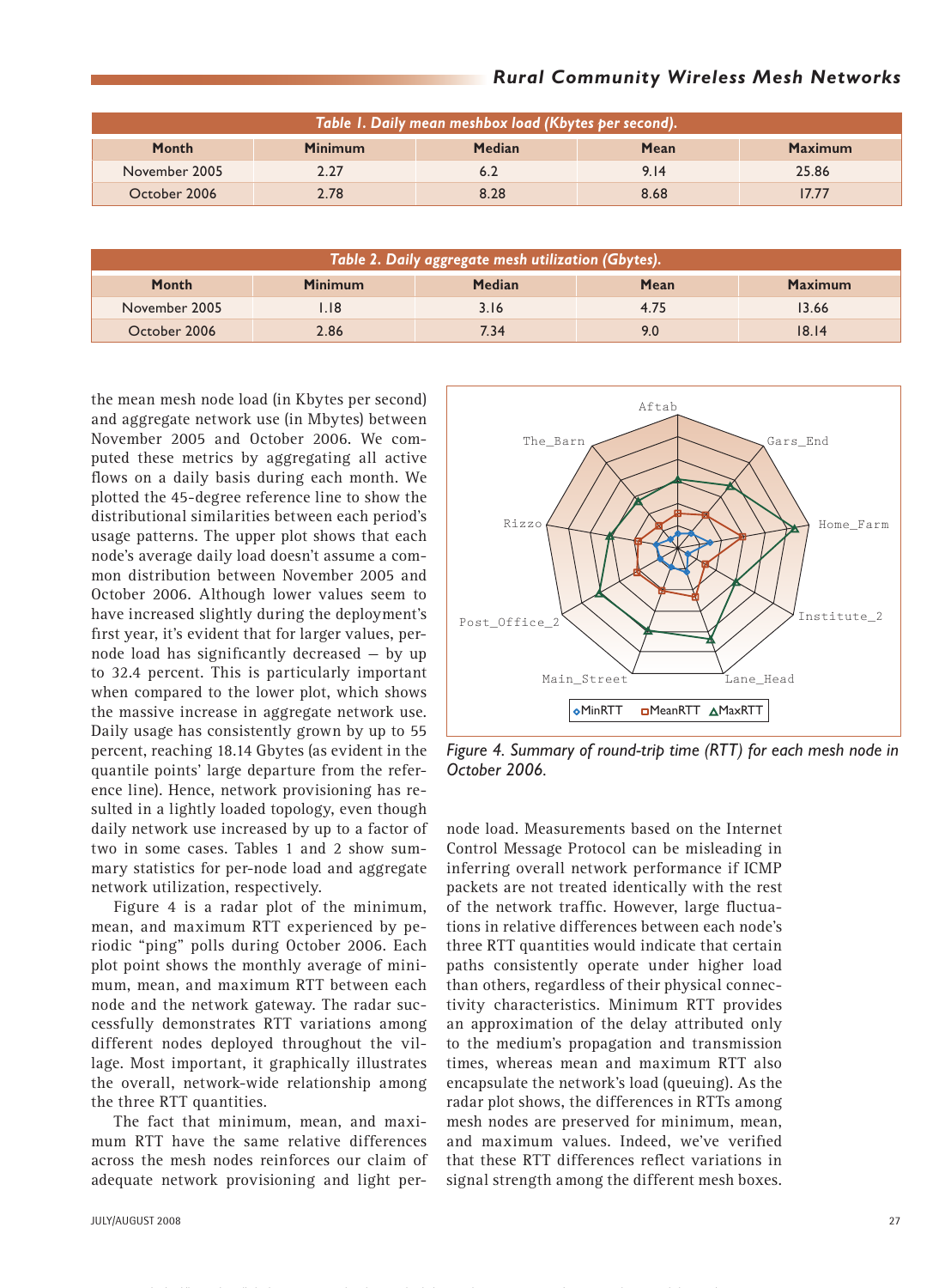## *Mesh Networking*

| Table 3. Network-wide round-trip time (RTT) for October 2006. |                |       |                |  |  |  |  |
|---------------------------------------------------------------|----------------|-------|----------------|--|--|--|--|
| <b>Monthly RTTS</b><br>(milliseconds)                         | <b>Minimum</b> | Mean  | <b>Maximum</b> |  |  |  |  |
| Minimum RTT                                                   | 10.31          | 17.88 | 29.02          |  |  |  |  |
| Mean RTT                                                      | 26.66          | 39.03 | 58.99          |  |  |  |  |
| Maximum RTT                                                   | 55.95          | 74.48 | 106.30         |  |  |  |  |

Table 3 shows summary statistics for the three RTT quantities.

## **Social Impact**

Although our research focused on overcoming the technical challenges of deploying a rural community WMN, the three-year deployment also revealed significant social benefits.

## **User Impact**

During the first few months of deployment, network usage patterns changed from relatively light traffic to long-lived, high-bandwidth flows. Our community survey clearly showed that peer-to-peer applications had quickly replaced email communication as the primary network activity. This trend had an increasing negative impact on network performance. Given this, we considered three general options: reeducating users, redesigning the network, or imposing strict traffic restrictions (< 0.5 Mbits per second, per user). Because the latter two options would result in the network not being used to its full potential, our only viable solution was to educate the community into changing its usage patterns.

We implemented an acceptable-usage policy stipulating that users shouldn't download large files (> 100 Mbytes) between 9 a.m. and 9 p.m. As users adopted this strategy, peak-time latency decreased and speeds increased. The strategy's success relied on the community's closeness, which made it easier to spread information about improving the overall service.

### **Management Issues**

Many success stories are associated with introducing broadband into Wray. However, users have also raised a few concerns related to the use of peer-to-peer applications and the increased virus threat resulting from insecure (operating) systems. To address this, we educated users on end-system security technologies and on the implications of unauthorized use of copyrighted material.

The network administration and mainte-

nance required is now minimal because the mesh's underlying logic successfully caters to operational anomalies — including hardware outages — and reroutes traffic as appropriate.

#### **Communication and Community Awareness**

The village is using technologies such as VoIP, email, instant messaging, and blogging to support social communication within the community and raise the village's profile in the wider region. Online communication has enabled residents in outlying farms to regularly participate in meetings. We've observed an increase in physical meetings among villagers to discuss network-related issues. Some villagers are also using Web cameras to keep an eye on elderly relatives.

### **Rural Businesses**

Broadband connectivity has enabled Wray's farming community to remain competitive within a highly aggressive market. For example, farmers now use IT to register newborn calves online, which saves paperwork, postage, and (most crucially) time. Also, the use of ecommerce Web sites has transformed some local stores into international businesses.

The Wray network demonstrates how WMN technology can provide an alternative to a wired network infrastructure, offering rural communities broadband service that exceeds many urban offerings. It also provides a real-world mesh networking testbed for the research community. So far, our focus has been to maintain high throughput and low latency to facilitate interactive services such as VoIP. Alongside this, we're continuing research into scalable infrastructure provisioning in which components interact to improve WMNs' cognitive aspect.

Ultimately, any village-based WMN's longterm success requires a strong team to sustain and drive the network forward from the heart of the local community. We are able to achieve this through close contact, involving community members in all aspects of the project's design and implementation. With our successful initiative as a catalyst, Wray villagers are now using their knowledge and experience to help neighboring villages establish their own WMN infrastructures and thus take advantage